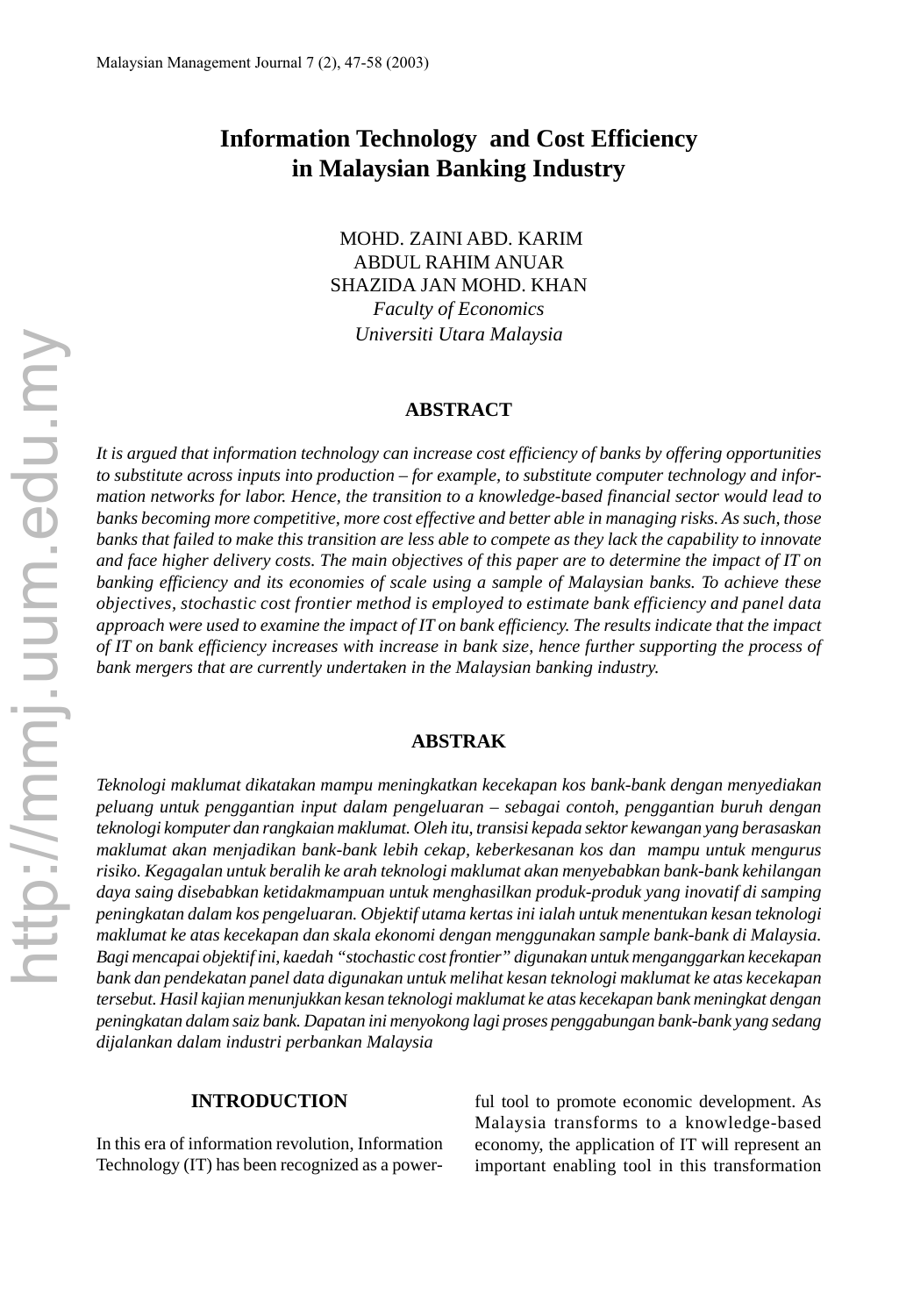process through the enhancement of productivity and quality of the workforce. In most of the service industries - telecommunications, banking, insurance, retailing and marketing, health, transport, and the leisure and entertainment industries, technology will be the main driver of change. All these changes will have beneficial social impacts, through improving the range of services available, and the convenience, speed and efficiency of delivery of services.

 In the world of banking, the developments in information technology have had an enormous effect in the development of more flexible payment methods and more user-friendly banking services. Investment in new technology will help to enhance the effectiveness and efficiency of banks. It is argued that information technology can increase cost efficiency of banks by offering opportunities to substitute across inputs into production – for example, to substitute computer technology and information networks for labor. Hence, the transition to a knowledge-based financial sector would lead to banks becoming more competitive, more cost effective and better able in managing risks. In other words, a knowledgebased financial sector uses both IT and skilled workers that have the ability to make use of IT towards creating innovative financial products which can lead to banks becoming more efficient in dealing with Business to Business (B2B) and Business to Customer (B2C).

However, empirically, the relationship between investment in Information Technology (IT) and bank productivity has been a vexing, to a large extent, unresolved issue despite the above straightforward argument. Existing empirical studies both at the industry level and at the firm level have not reached consensus in their conclusions that the higher levels of spending in IT by businesses improved their productivity, leading to the term "IT Productivity Paradox".

The objective of this paper is to discuss the development of IT in the Malaysian banking industry and to analyze empirically the impact of IT on efficiency using firm-level data on Malaysian banks. In doing so, we can also determine whether the use of IT has any effects on the economies of scale of the banks. Our study differs from previous work on the relationship between IT and bank productivity by examining the impact of IT on the cost efficiency of banks whereby the cost efficiency scores were estimated using a stochastic cost frontier function.

The rest of the paper is organized as follows. Section 2 reviews the logic and evidence on the relationship between IT and productivity. Section 3 discusses the development of IT in the Malaysian banking industry. Section 4 describes the methodology used in estimating bank efficiency and the effects of IT on bank efficiency. Section 5 discusses the data used and the empirical results. Section 6 concludes the paper.

# **IT AND PRODUCTIVITY: LOGIC AND EMPIRICAL EVIDENCE**

People have speculated about the effects of computers on economic productivity since the first time computers were used in business. Based on the simple observation that computers can do certain task much faster and less expensively than individuals can, it is natural to assume that replacing selected employees of a business with computers will greatly increase the speed and reduce the cost of certain business activities.

This straightforward and compelling logic led many computer vendors in the early years of the computer industry to emphasize productivity improvements as one of the most important reasons for buying computers, and it led many computer buyers to expect significant productivity improvements as a result of their purchases (Berndt & Malone, 1995). In many individual cases, dramatic productivity improvements were obvious, and for many years, both buyers and sellers generally assumed that such improvements were common. In the late 1980's, however, a stream of research began to appear that questioned this basic assumption. An increasing number of careful economic and other studies found no evidence of productivity improvement from the use of IT, and in some studies, IT even appeared to be associated with decreases in productivity or subnormal investment returns (Loveman, 1988; Morrison & Berndt, 1990). This surprising phenomenon came to be called the "IT productivity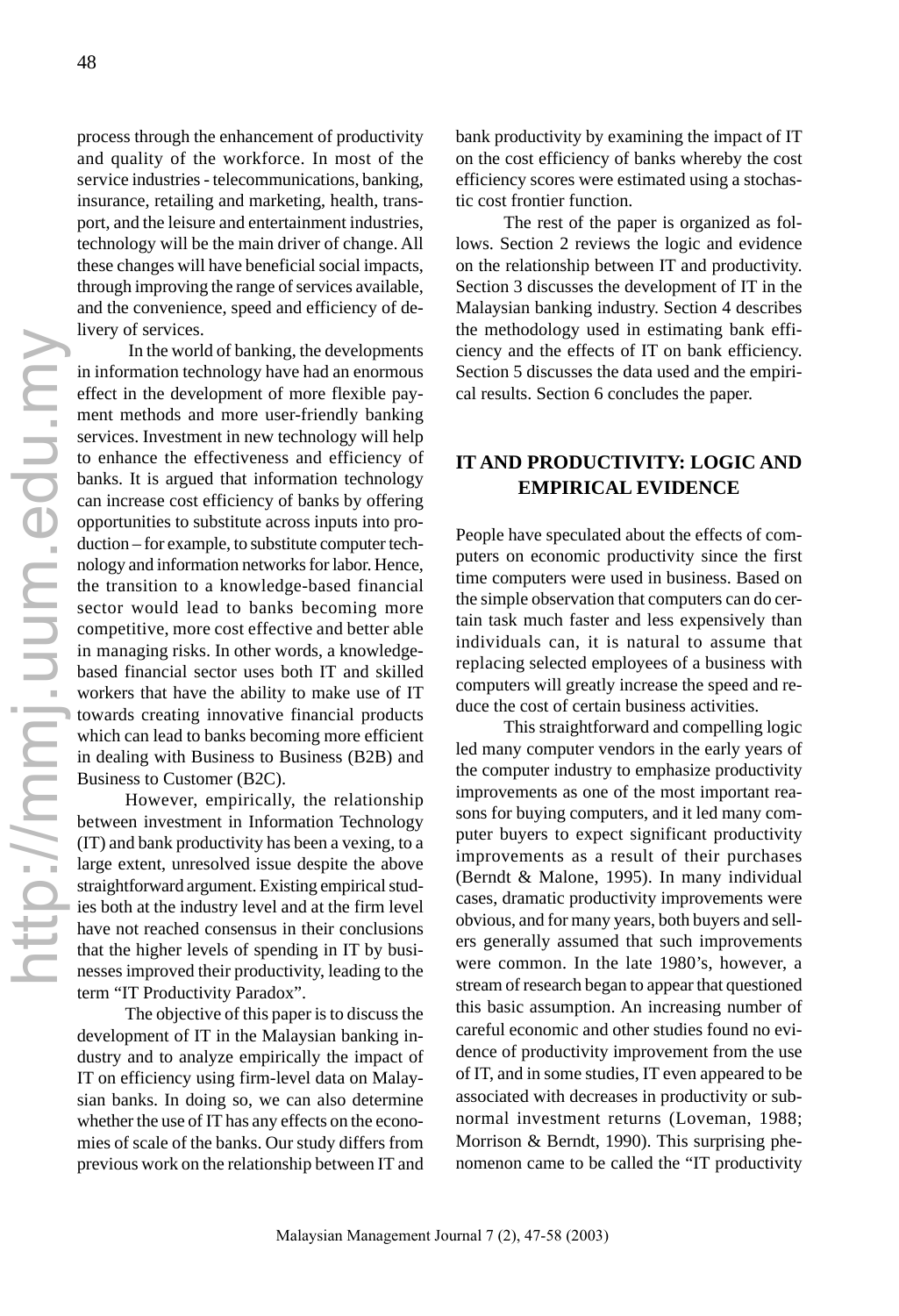paradox". Companies were spending more and more each year on massive amounts of information technology, and yet, paradoxically, careful economic studies found little or no benefits from these investments. However, of late, researchers working with firm level data have found significant contributions from IT towards productivity (for example, Lichtenberg, 1995; Brynjolfsson & Hitt, 1996).

The effects of IT on financial services productivity too are not conclusive. In their study on the productivity of banking services in Canada, (Parsons, Gottlieb & Denny, 1990) estimated a production function for the banking sector and found that overall, the impact of IT on multifactor productivity was quite low between 1974 and 1987. They speculated that IT has positioned the industry for greater growth in the future. Similarly, Prasad & Harker (1997) estimated a production function for the retail banking services in United States and found that additional investment in IT capital may have no real benefits. They may be more of a strategic necessity to stay even with the competition. However, there are substantially high returns to increase in investment in IT labor suggesting that retail banks should not only invest in IT capital but also in training of IT personnel to receive greater overall IT benefits.

On the other hand, Harris & Katz (1989) looked at data on the insurance industry from the Life Office Management Association Information Processing Database. They found a positive relationship between IT expense ratios and various performance ratios, although at times the relationship was quite weak. Based on the previous studies on the relationship between IT and productivity, we can make several conclusions; first, there is mixed evidence on whether investment in IT improves productivity. Second, several reasons that can explain this productivity paradox aside from measurement and data issues. One reason is delayed payoffs from a very long period of investment and evolutionary learning, a symptom of an economy in transition, in this case to the "information era". For instance David (1989) makes an analogy to the electrification of factories at the turn of the century. Major productivity gains did not occur for 20 years, when new factories were designed and built to take advantage of electricity's flexibility which enabled machines to be located based on work-flow efficiency, instead of proximity to waterwheels, steam engines and power-transmitting shafts and rods; another reason to explain the productivity paradox is lack of technical expertise impedes the diffusion of technologies. As the "process engineers" of the organization, IT labor is crucial in the design, control, and execution of service delivery in banks. Thus, a key driver of efficiency and effectiveness in the industry is the management of IT labor force and procurement process; the third reason is IT may be beneficial to individual firms, but unproductive from the standpoint of the industry as a whole or the economy as a whole, i.e. IT rearranges the shares of the pie without making it any bigger. For instance, IT may be used disproportionately for market research and marketing, activities which can be very beneficial to the firm while adding nothing to total output. Firms with inadequate IT budgets would lose market share and profits to high IT spenders. The recent popularity of "strategic information systems" designed to take profit from competitors rather than to lower costs may be illustrative of this thinking. On the other hand, the original impetus for much of the spending on electronic data processing (EDP) was administrative cost reduction. This is still the principal justification used in many firms.

### *Developments of IT in the Malaysian Banking Industry*

The business of banking today has become more complex due to sophisticated consumer demands and rapid advances in ICTs. Manual operations have been taken over by ICTs as these operations are no longer capable of handling the increasing volume of transactions. Banking institutions have started investing heavily in information technology to enhance their services to remain competitive and to provide new banking products in order to gain market share. In line with global trends, banking business in Malaysia too has been undergoing tremendous changes since achieving independence in 1957. The first step in the evolutionary process was the gradual deregulation of the financial sector, which commenced in the 1970's. Then, in the 1980's the introduction of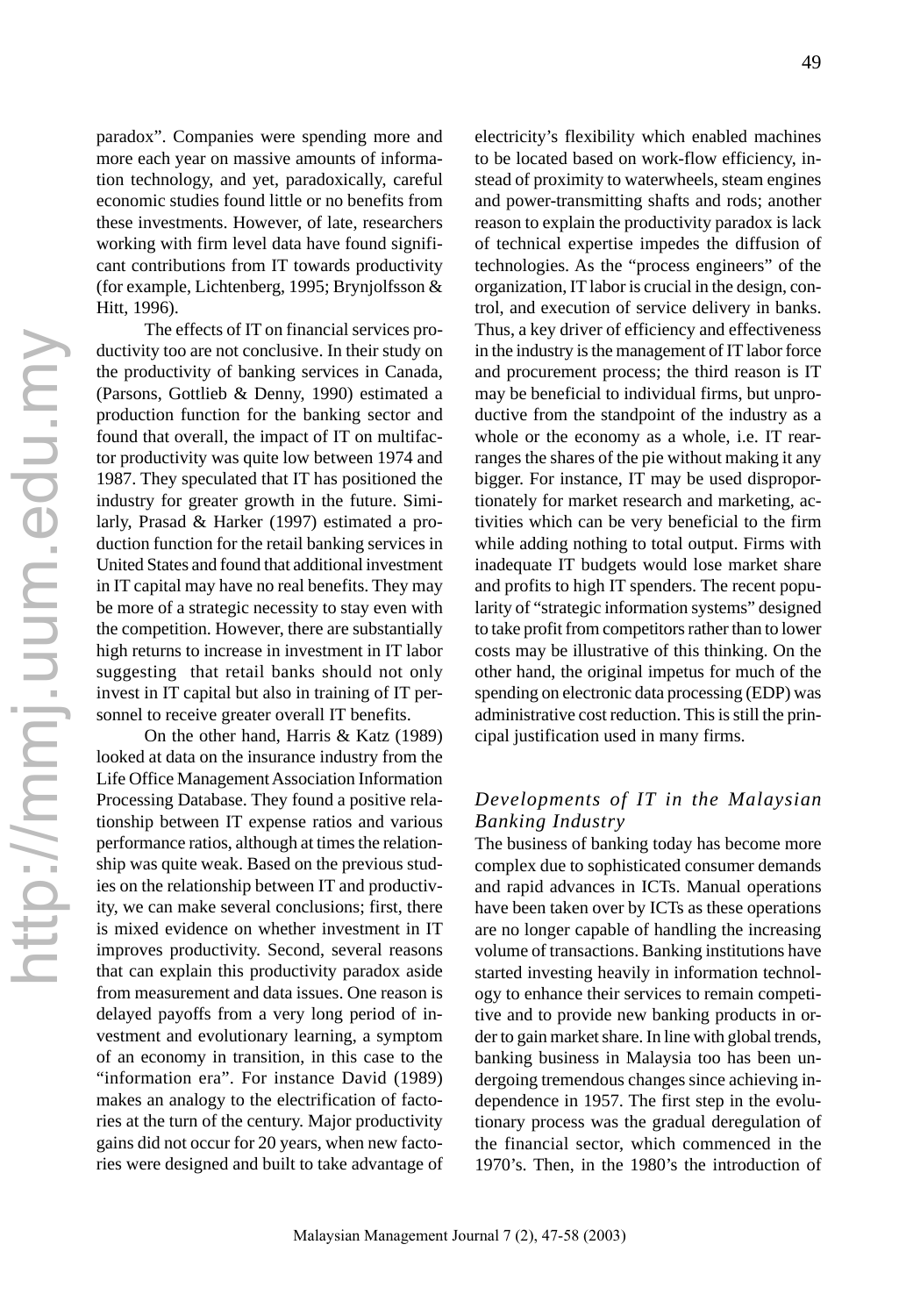Automated Teller Machines (ATM's) can be considered as the first and most visible piece of evidence of the emerging electronic banking in Malaysia. This was then followed by the introduction of telebanking and later on PC-banking in the 1990's. The next imminent step in this evolutionary process inevitably appears to be Internet–banking (Guru et al., 2000). However the development of IT within the sector might be hampered by the shortage of qualified and experienced IT personnel due to skilled personnel moving to other industries.

| <b>Table 1</b>                                               |  |
|--------------------------------------------------------------|--|
| IT Capital and Operating Expenditure of the Banking Industry |  |

|                     |             | Capital Expenditure | <b>Operating Expenditure</b> |             |  |
|---------------------|-------------|---------------------|------------------------------|-------------|--|
|                     | Avg 1992-94 | Avg 1995-97         | Avg 1992-94                  | Avg 1995-97 |  |
| Hardware            | 66%         | 57%                 |                              |             |  |
| Software            | 24%         | 30%                 |                              |             |  |
| Data Communication  | 5%          | 9%                  | 5%                           | 8%          |  |
| Maintenance         |             |                     | 30%                          | 35%         |  |
| <b>Staff Cost</b>   |             |                     | 27%                          | 28%         |  |
| <b>Lease Rental</b> |             |                     | 18%                          | 10%         |  |
| Others              | 5%          | 4%                  | 20%                          | 19%         |  |

Source: Bank Negara Malaysia. *Annual Report*

According to the Annual Report of Bank Negara Malaysia (1995), skilled IT personnel are scarce resources in the banking industry as only 40 percent of full time technical staff has more than five years working experience. As of the end of June 1995, the industry's 2,485 technical staff accounted for 3.6 percent of the industry's total employees. On the whole, the banking industry had a total of 1,996 personnel employed in IT operations of which 57 per cent had less than five years of experience. In terms of IT training, the commercial banks spent an average of 10 percent of total staff training expenditure on IT staff training. Responding to this demand, the education system, in particular institutions of higher learning (IHLs), has a very important role to play in

creating K-workers in general and the banking industry in particular. This requires both the government agencies concerned and the IHLs to continuously improve and upgrade their academic standards so as to remain relevant and competitive.

 IT capital investments in the banking industry had started to take place since 1990. As can be seen in Table 1, IT capital expenditure mainly focuses on hardware and followed by software. In contrast, maintenance expenditure dominates IT operations. Table 2 shows main areas of computerization of commercial banks. Almost 75 percent of their operations is in main four functional areas (deposit handlings, financial management, loans products and electronic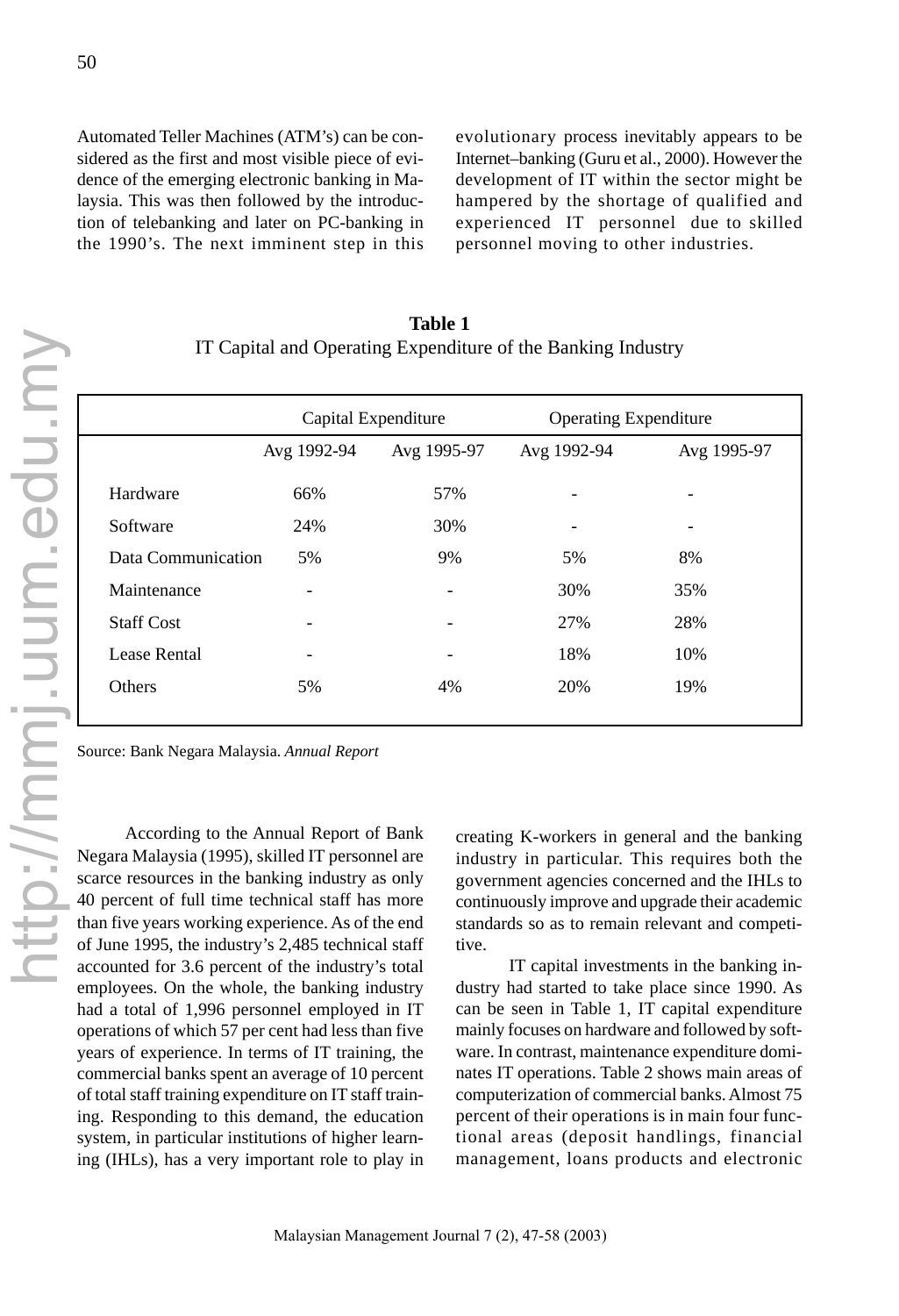delivery channels (including ATMs) have been computerized. In operations of branches, local area network (LAN) is being used widely where 36.7 percent of the industry's units of LAN personal computers belonged to the large banks (Bank Negara Malaysia, 1995). The IT investment structure, to an extent, reflects the type of Kworkers needed in the banking sector.

|                                                                                                                                                                                                                   | <b>Fully Operational Systems</b> |                |              |                |    |                  | Extent <sup>1</sup> |                |
|-------------------------------------------------------------------------------------------------------------------------------------------------------------------------------------------------------------------|----------------------------------|----------------|--------------|----------------|----|------------------|---------------------|----------------|
| Functional<br>Areas                                                                                                                                                                                               |                                  | All Large      | Medium Small |                |    | Foreign Domestic | $50-$<br>$< 75\%$   | $75 -$<br>100% |
| Deposit Handling                                                                                                                                                                                                  | 37                               | 4              | 8            | 25             | 13 | 24               | 5                   | 32             |
| Financial Mgt.                                                                                                                                                                                                    | 28                               | 4              | 7            | 17             | 10 | 18               | 5                   | 21             |
| <b>Loan Products</b>                                                                                                                                                                                              | 28                               | 3              | 8            | 17             | 12 | 16               | 3                   | 23             |
| EDC <sup>2</sup>                                                                                                                                                                                                  | 25                               | 4              | 7            | 14             | 5  | 20               | 4                   | 20             |
| Loan Mgt.                                                                                                                                                                                                         | 24                               | 3              | 6            | 15             | 12 | 12               | 3                   | 20             |
| $T$ reasury <sup>3</sup>                                                                                                                                                                                          | 22                               | 3              | 5            | 14             | 11 | 11               | 8                   | 9              |
| <b>Trade Financing</b>                                                                                                                                                                                            | 21                               | 3              | 6            | 12             | 12 | 9                | 4                   | 14             |
| Remittances                                                                                                                                                                                                       | 19                               | 3              | 5            | 11             | 9  | 10               | 5                   | 14             |
| Loan Processing                                                                                                                                                                                                   | 19                               | 1              | 5            | 13             | 12 | 7                | $\overline{2}$      | 14             |
| Corporate Fin.                                                                                                                                                                                                    | 9                                | $\mathfrak{D}$ | 3            | $\overline{4}$ | 7  | $\mathfrak{D}$   | 3                   | 4              |
| <sup>1</sup> Extent of computerization of banks with fully operational systems.<br><sup>2</sup> Electronic delivery channels including ATMs<br><sup>3</sup> Includes asset ability management and risk management |                                  |                |              |                |    |                  |                     |                |

**Table 2** Main Areas of Computerization of Commercial Banks

Source: Bank Negara Malaysia, *Annual Report*

Investment in IT continues to expand rapidly at a rate of 8.4 percent per annum during the review period (1996–1998), increasing from RM3.8 billion in 1995 to RM4.5 billion in 1998. This situation appeared to be driven by a number of fiscal incentives such as the removal of sales tax on computers and components and the granting of accelerated capital allowances for expenses on computers and other IT equipment. In terms of IT expenditure by sector, banking and finance sectors constituted the second largest share after the manufacturing sector (Government of Malaysia, 1999). A study conducted in 1996 to assess the extent and sophistication of IT utilization by the major sectors in the economy, the banking and finance sector registered the highest percentage of companies with more than 100 personal computers (PCs), as shown in Table 3. This reflects how IT has become an important strategic tool for the banking industry. Internal networks are utilized within the banks and financial institutions to facilitate information and data exchange, particularly in the business function and accounting as well as operations and production.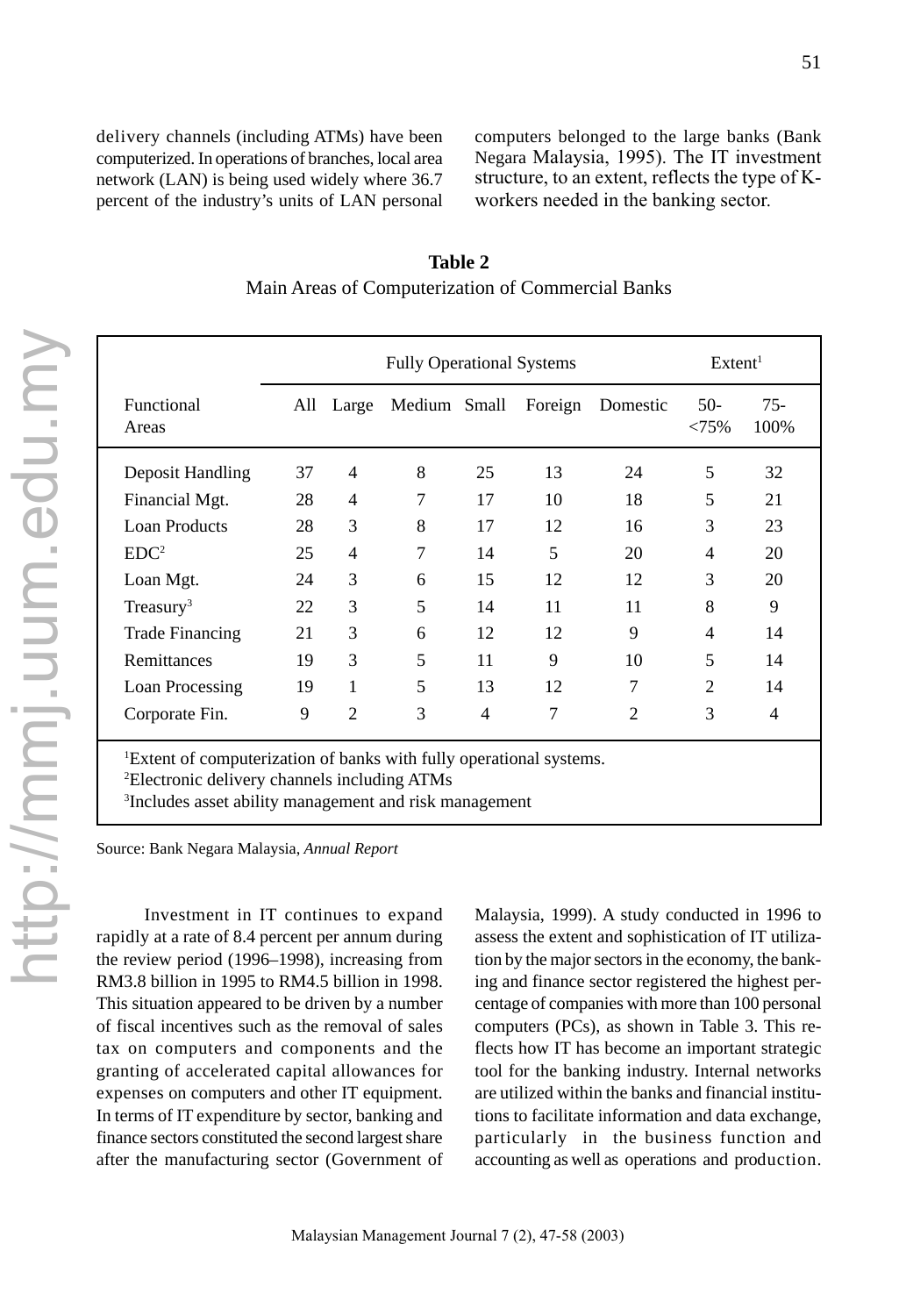It is estimated that the banking industry will emerge as a major IT user having accounted for at least 20 percent of the nation's IT expenditure in 1995 (Bank Negara Malaysia, 1995).

|          |              | Number of PCs per company |                |      |
|----------|--------------|---------------------------|----------------|------|
| With PCs | $1 - 10$     | $11-50$                   | 51-100         | >100 |
| 88       | 40           | 26                        | 5              | 17   |
| 98       | 50           | 30                        | 9              | 9    |
| 97       | 34           | 36                        | 14             | 13   |
| 90       | 38           | 32                        | 8              | 11   |
| 92       | 19           | 41                        | 24             | 8    |
| 100      | 46           | 36                        | $\overline{7}$ | 11   |
| 100      | $\mathbf{1}$ | 9                         | 19             | 71   |
| 93       | 46           | 33                        | 10             | 5    |
| 98       | 15           | 31                        | 17             | 36   |
|          |              |                           |                |      |
| 98       | 59           | 30                        | 3              | 6    |
| 93       | 37           | 33                        | 10             | 13   |
|          |              |                           |                |      |

**Table 3** PC Penetration by Sector, 1996 (in %)

#### **METHODOLOGY AND DATA**

To analyze the relationship between IT and efficiency of banks, we will employ a two-stage estimation. In the first stage, efficiency scores for each bank and for each year in the sample were calculated by estimating a stochastic cost frontier function. The efficiency scores in this first stage estimation were then used as a dependent variable in the second stage regression.

#### *Estimation of Cost Efficiency*

To obtain the efficiency scores, we will estimate

$$
1nC_{ii} = \beta_0 + \sum_{j=1}^{n} \beta_j 1n y_{jit} + \sum_{k=1}^{m} \beta_k 1n w_{ki} + \frac{1}{2} \sum_{j=1}^{n} \beta_j 1n y_j y_i + \frac{1}{2} \sum_{k}^{m} \sum_{p}^{m} \beta_{kp} 1n w_{ki} 1n w_{pit} + \frac{1}{2} \sum_{j}^{n} \sum_{k}^{m} \beta_{jk} 1n y_{jit} 1n w_{ki} + \beta_q t + u_{it} + v_{it}
$$
\n(1)

where  $\ln C_i$  is the natural logarithm of the total cost (discussion of what constitutes a bank's input and output will be in the next section);  $\ln y_i =$ the natural logarithm of the *jth* output  $(j =$ 1,2,...,n); ln  $w_{ki}$  is the natural logarithm of the  $k^{\text{th}}$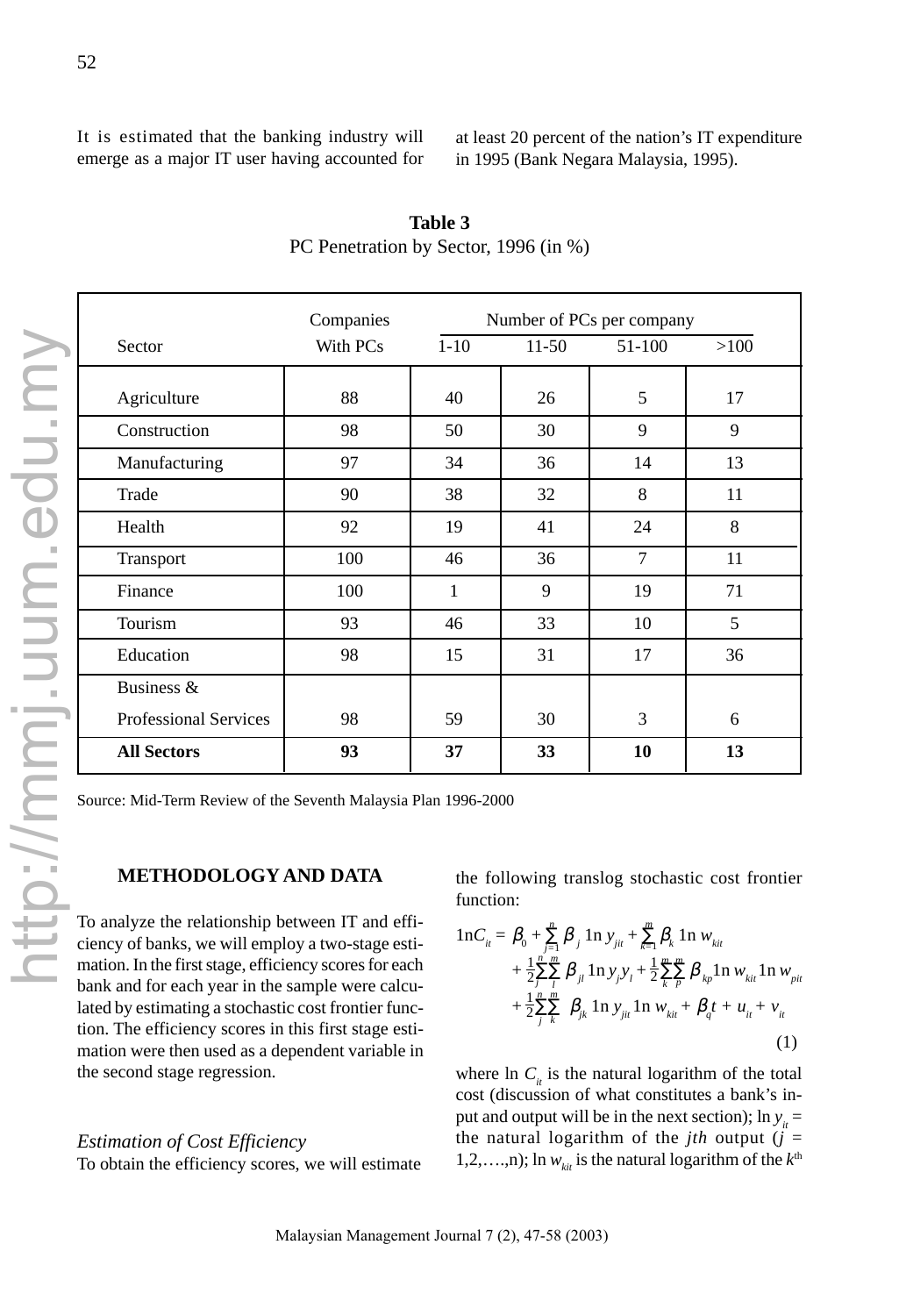input price  $(k = 1, 2, \ldots, m)$ . ; *t* is the year of observation; and b are the coefficients to be estimated. The  $v_i$  are random variables associated with measurement errors in the input variable or the effect of unspecified explanatory variables in the model and the *u*<sub>1</sub>s are non-negative random variables, associated with inefficiency of input used, given the levels of outputs and the quasi-fixed inputs as defined in the previous section.

The cost efficiency of input used for the *i*th bank in the *t*-th year of observation, given the values of the outputs and inputs, is defined as the ratio of the stochastic frontier input use to the observed input used. The stochastic frontier input use is defined by the value of input use if the cost inefficiency effect,  $u_{i}$ , is zero (i.e., the bank is fully efficient in the use of input). If a translog stochastic frontier cost function is used, the cost efficiency for firm *i* at time *t* is defined by equation (2),

$$
CE_{ii} = \frac{C_{ii}(y_{ii}, w_{ii}; \beta) \exp(v_{ii})}{C_{ii}(y_{ii}, w_{ii}; \beta) \exp(v_{ii} + u_{ii})}
$$

$$
= \exp(-u_{ii})
$$
(2)

where  $C_i(y_i, w_i; \beta)exp(v_i)$  is the stochastic frontier input use of bank *i* in year *t* and  $C_i(y_i, w_i; \beta)$ *exp*( $v_i + u_i$ ) is the observed input used of bank *i* in year *t*. CE<sub>i</sub>  $\leq$  1. The reciprocal of this value, exp.  $(u_i)$ , is no less than one that can be interpreted as measure of the cost inefficiency of input use.

#### *Inefficiency Equation*

We used a panel data approach to analyze the relationship between IT and bank efficiency. We estimated the following equation using both fixedeffect and random-effect model.

$$
INEFF_{ii} = \alpha_0 + \alpha_i IT_{ii} + \alpha_2 SIZE_{ii} + \alpha_3 IT^*SIZE_{ii} + \alpha_4 CR_i + \varepsilon_{ii}
$$
\n(3)

INEFF is the bank inefficiency scores from the first stage stochastic cost frontier estimation. IT is the expenditure on IT. SIZE is the size of the banks. IT\*SIZE is the interaction term between the IT expenditure of the banks and bank size. CR is the market concentration ratio to proxy for market competitiveness. It is argued that a competitive banking market will promote the efficiency of banks since banks that are inefficient will be driven out from the market. We use the four-firm concentration ratio as a measure for market concentration. It sums up the market shares of the four largest banks in the industry. Hence,

we define the four-firm concentration by  $CR = \sum_{n=1}^{4}$  $s_i$  where  $s_i = (100q_i/Q)$  is the market of firm *i*. Q<sub>i</sub> denote the output of firm  $i, i = 1, 2, \ldots, N$  and Q denote the aggregate industry-output level. *i*=1

A series of estimation techniques will be employed. To control for bank-specific individual effects, the model is specified as a panel data regression with fixed effects or random effects. As in this study the sample is drawn from a population (not all Malaysian banks are included in the sample due to data unavailability), it would be appropriate to assume that individual-specific intercepts are randomly distributed across cross-sectional units. On the other hand, since this study focuses on Malaysian banks, it would also be reasonable to assume that the model is constant for the group of banks and thus the fixed-effect estimators are applicable.

The fixed-effects model assumes that slopes are common, but intercepts vary across countries.

$$
INEFF_{ii} = \gamma_i + \gamma_i IT_{ii} + \gamma_2 SIZE_{ii} + \gamma_3 IT * SIZE_{ii} + \gamma_4 CR_i + \varepsilon_{ii}
$$
\n(4)

where  $\gamma$ <sub>i</sub> are the individual intercepts. The OLS estimator of the fixed-effects model is the consistent independent of whether the error and the regression are correlated or not.

The random-effects model assumes that intercepts are drawn from a common distribution, and the error term consists of two components: an error term unique to each observation and constant over time  $(u_i)$  and an error term representing the extent to which the intercept of a given cross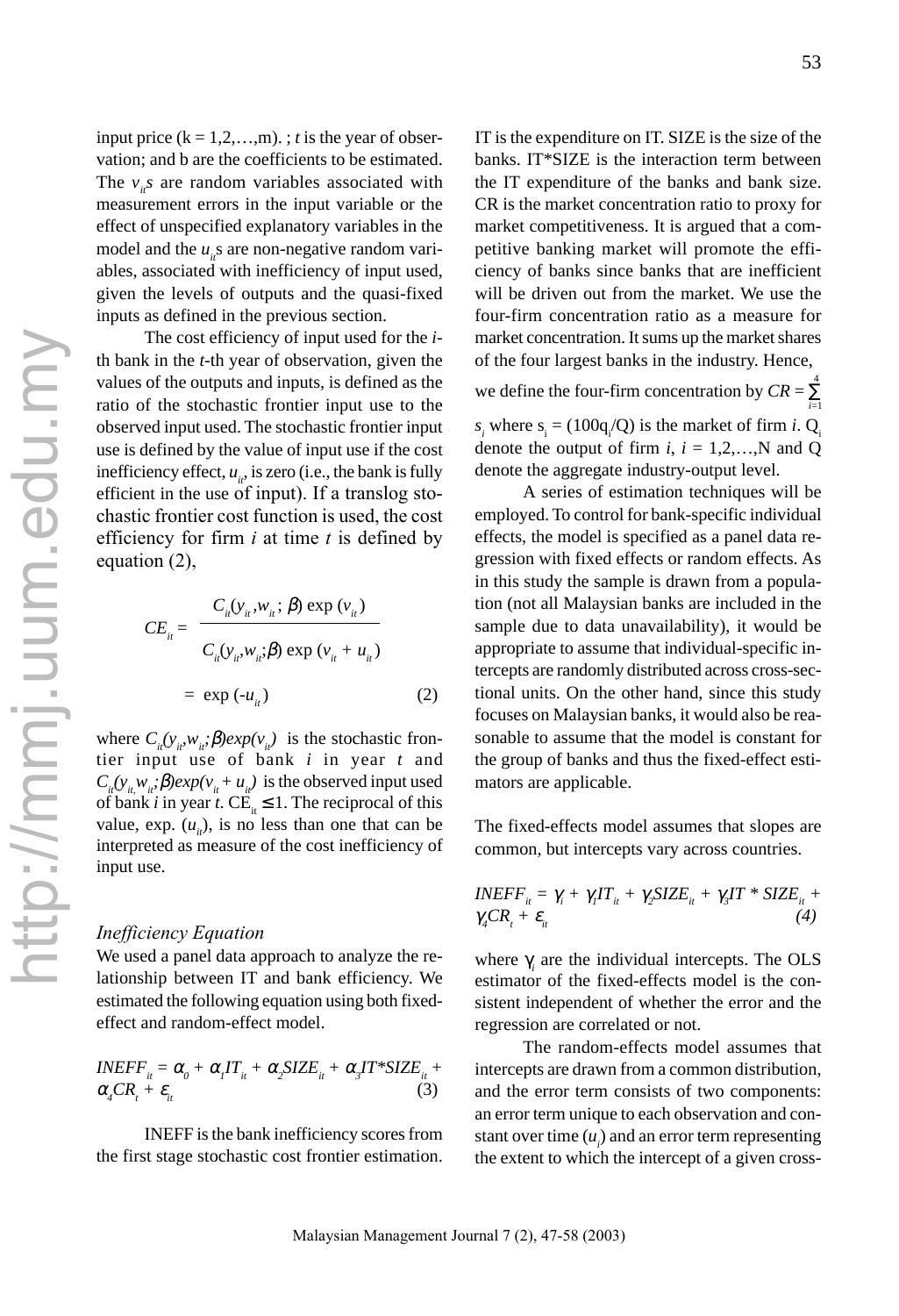sectional unit varies from the overall intercept  $(\varepsilon_{i}^{\text{}})$ .

$$
INEFF_{ii} = \delta_i + \delta_i IT_{ii} + \delta_2 SIZE_{ii} + \delta_i IT * SIZE_{ii} + \delta_i CR_i + u_{ii} + \varepsilon_{ii}
$$
\n(5)

where  $\delta$  is the overall intercept. The FGLS estimator of the random-effects model is consistent and efficient, provided there is no correlation between the error and the regressors.

#### *Data*

The yearly data used for this study consist of ten Malaysian banks and were obtained from both balance sheets and the profit and loss accounts of the banks' annual reports from 1991-1996. Hence, altogether there were 60 observations used in this study. Only ten banks were chosen because annual reports of the other banks did not contain information on either computer related assets or expenditure. For estimation of the stochastic cost frontier function the intermediation approach is used in determining the input and output of the banks. Hence, our banks total cost will include

sum expenses on wages and salaries, land buildings and equipments, and interests on deposits, while the outputs are Ringgit Malaysia (RM) amounts of commercial and industrial loans, dollar amount of other loans, dollar amounts of deposits, and ringgit amounts of securities and investments. The input price will include expenses on wages and salaries per employee (unit price of labor), expenses on land, buildings, and equipment per ringgit of assets (unit price of physical capital), and expenses on interest per ringgit of deposits (unit price of financial capital).

For the variables in the inefficiency equation (4) and (5), we use total assets as a proxy for bank size while the banks' computer related capital expenditure were used as a measure for IT expenditure. The outputs used in calculating the concentration ratio (CR) are ringgit amounts of commercial and industrial loans, ringgit amount of other loans, ringgit amounts of deposits, and ringgit amounts of securities and investments as being used in estimating cost efficiency. Table 4 presents the summary statistics for the variables used in the estimation.

**Table 4** Summary Statistics for Sample Banks: 1991-1996 (in thousand RM)

| Variable                     | Mean       |
|------------------------------|------------|
| Assets                       | 10,006,367 |
| Loans                        | 5,627,852  |
| Deposits                     | 6,431,030  |
| Securities/Investments       | 834,997    |
| Wages                        | 82,420     |
| <b>Interests Expense</b>     | 400,227    |
| Non Interest Expense         | 72,802     |
| Computer related Expenditure | 13,393     |
| Total costs                  | 555,452    |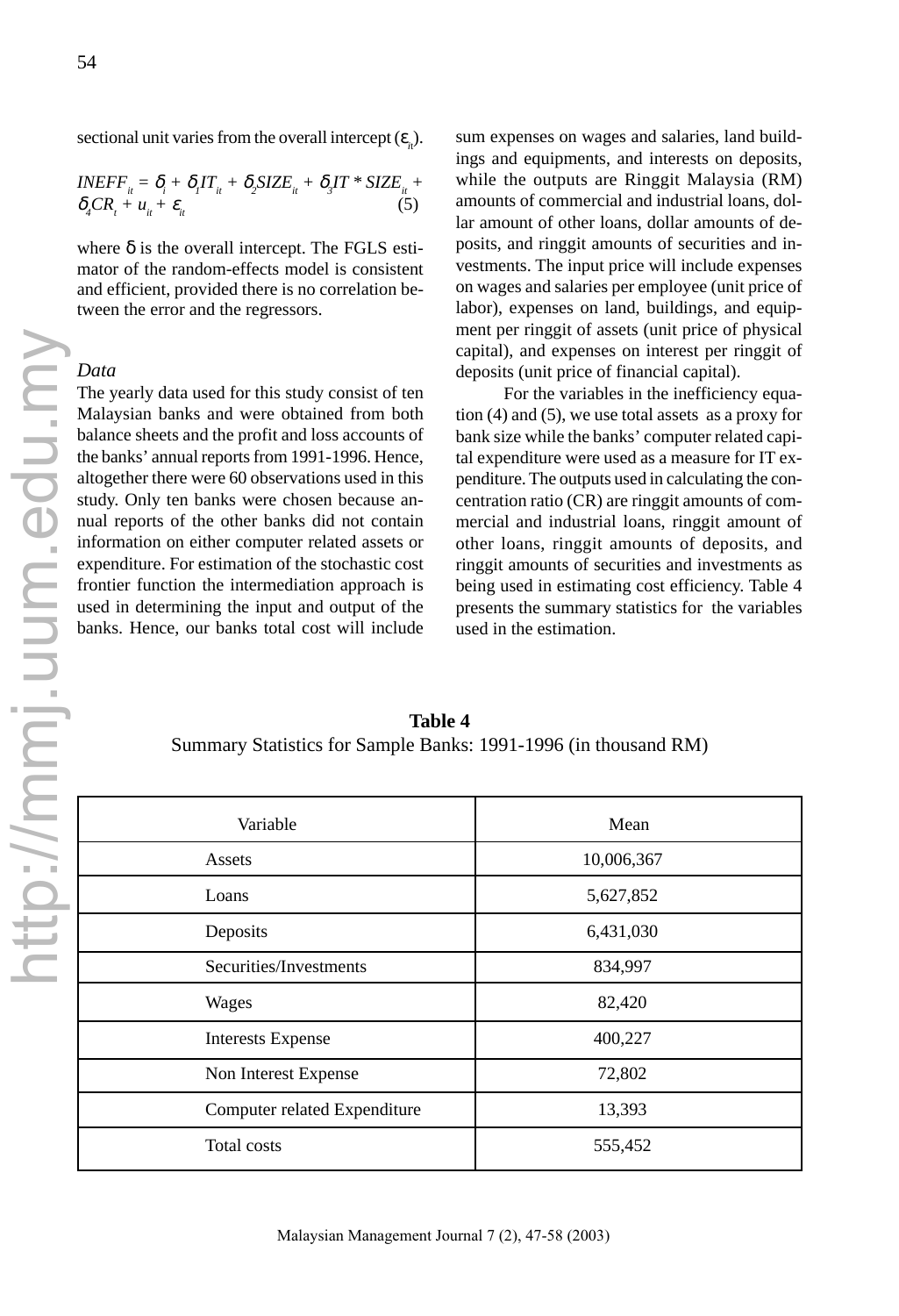#### **EMPIRICAL RESULTS**

The mean cost inefficiencies of input use for the sample banks are presented in Table 5. The individual cost inefficiencies range from 0 percent to 110.43 percent. Thus, one bank was estimated to use about 110.43 percent more input than for a fully efficient bank with the same level of outputs. The average level of cost inefficiency for the bank studied was 5.6 percent. This indicates that on average observed cost is almost 5.6 percent more than the best practice cost. In addition, the cost inefficiencies tended to increase over the six-year period. This shows that cost inefficiencies in Malaysian banks tend to increase over the years preceding the Asian financial crisis in 1997. This supports the argument by Karim (2001) that the problem of failures of banks may have something to do with inefficiency.

|      | mean  | min  | max    | s.d   |
|------|-------|------|--------|-------|
| 1991 | 3.13  | 1.89 | 4.02   | 0.009 |
| 1992 | 2.78  | 2.23 | 3.37   | 0.005 |
| 1993 | 3.12  | 1.54 | 9.66   | 0.029 |
| 1994 | 6.02  | 1.09 | 20.21  | 0.072 |
| 1995 | 5.45  | 1.58 | 49.78  | 0.125 |
| 1996 | 28.65 | 4.56 | 110.43 | 0.219 |

**Table 5** Average Cost Inefficiency of Input Use for Sample Banks

We now turn our attention to analyzing the variation in the inefficiency scores. The inefficiency scores were regressed against computer related capital expenditure, bank size, the interaction term of asset size and banking market concentration ratio as in equation 2. Before turning to our results, however, it should be noted that because the dependent variable in the analysis is the inefficiency scores, the signs of all slope coefficients appearing in Table 6 are the opposite of the actual effect on efficiency.

 Although the coefficient of contemporaneous IT capital expenditure is not statistically significant in both models, the results of the fixedeffect model indicate that the coefficient of lagged IT capital expenditure is statistically significant at the 10 percent significance level. In the random-effect model, the lagged IT coefficient is negatively significant in influencing bank inefficiency at the 5 percent significance level indicating that there is evidence that IT has a positive impact on the cost efficiency of banks. The issue to decide is which model, fixed effects or random effects, is more reliable. The argument is in favor of random effects if the LM statistic is large in the presence of a small Hauseman's Wald statistic (Greene, 2000). Based on the LM statistic (5.34) and the Hauseman's Wald statistic (1.32), the random effects model is more appropriate than the fixed effects model. The asset size coefficient is negative and significant at the 10 percent significance level in both models indicating that inefficiency tends to decrease with the bank's size. The coefficient of the interaction term ASSET\*IT is negative and significant at the 5 percent significance level suggesting that the effect of IT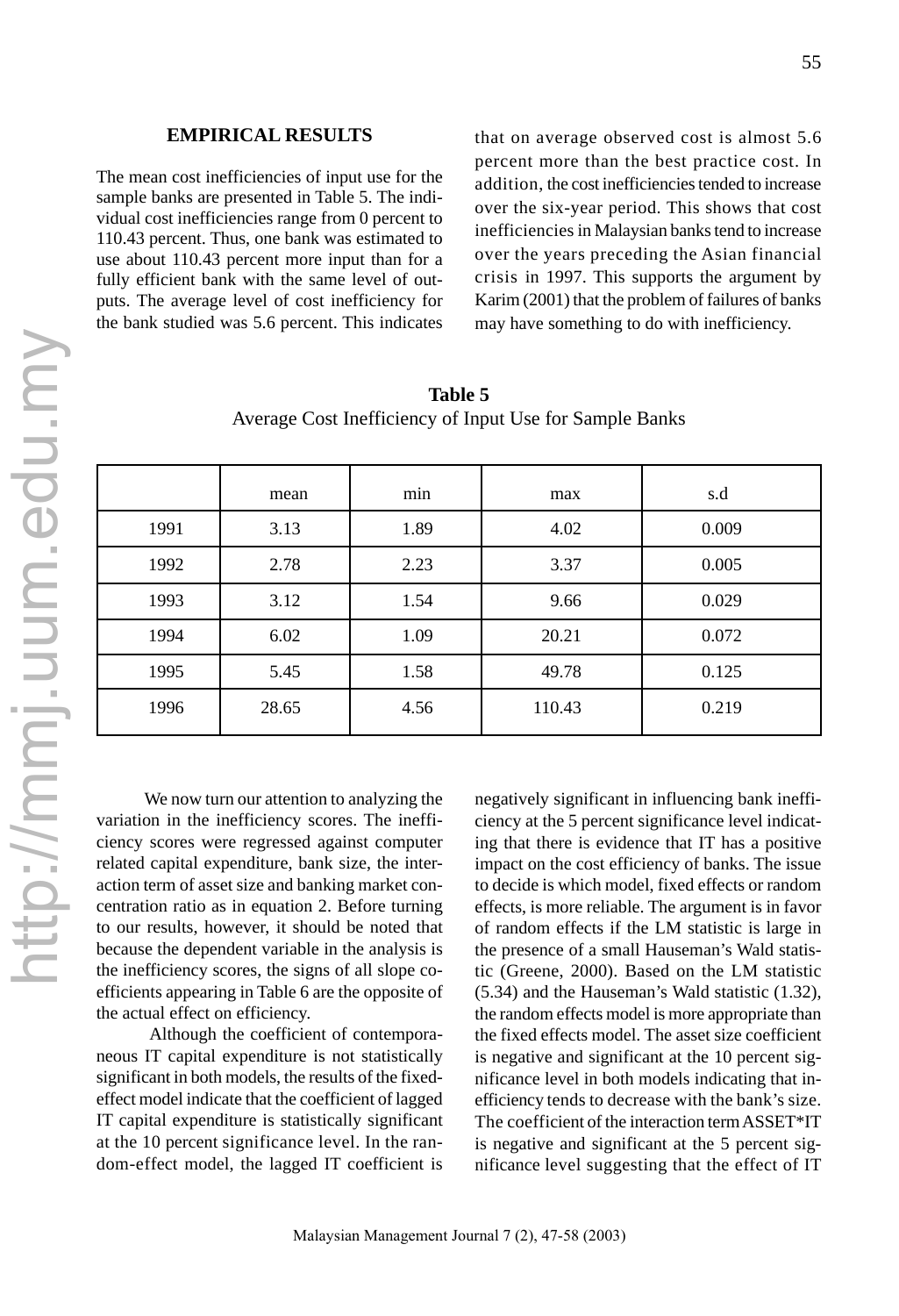on cost efficiency of banks increases as bank size increases. This suggest that bigger banks can have advantages in using IT than smaller banks since they are able to spread the costly investment in IT more efficiently due to economies of scale. The CR coefficient as a proxy for market competitiveness has the correct sign but is not significant in both models.

| Regressors                                  | Fixed-effect model | Random-effect model |
|---------------------------------------------|--------------------|---------------------|
| constant                                    |                    | 0.954               |
|                                             |                    | (0.34)              |
| $IT_{t}$                                    | 0.000023           | 0.000075            |
|                                             | (1.09)             | (1.21)              |
| $\text{IT}_{\scriptscriptstyle \text{t-1}}$ | $-0.000035*$       | $-0.000019**$       |
|                                             | $(-1.86)$          | $(-2.19)$           |
| SIZE <sub>,</sub>                           | $-0.0000056*$      | $-0.0000086*$       |
|                                             | $(-1.80)$          | $(-1.86)$           |
| $(SIZE*IT)$ <sub>r</sub>                    | $-0.000000043**$   | $-0.0000000218**$   |
|                                             | $(-2.09)$          | $(-2.30)$           |
| $CR_{t}$                                    | 1.89               | 2.18                |
|                                             | (1.23)             | (1.36)              |
| Adjusted $R^2$                              | 0.65               | 0.58                |
| $\mathbf F$                                 | 5.21               | 6.19                |
| Hauseman statistic                          | 1.32               |                     |
| LM                                          | 5.34               |                     |

**Table 6** Panel Data Analysis of Inefficiency Scores

*t-statistic are in parenthesis*

*\* indicate statistically significant at the 10% level*

*\*\* indicate statistically significant at the 5% level*

## **CONCLUSION**

Banking institutions have started investing heavily in information technology to enhance their services to remain competitive and to provide new banking products in order to gain market share. In this paper, we review the logic and evidence of the effects of IT on the productivity of banks, dis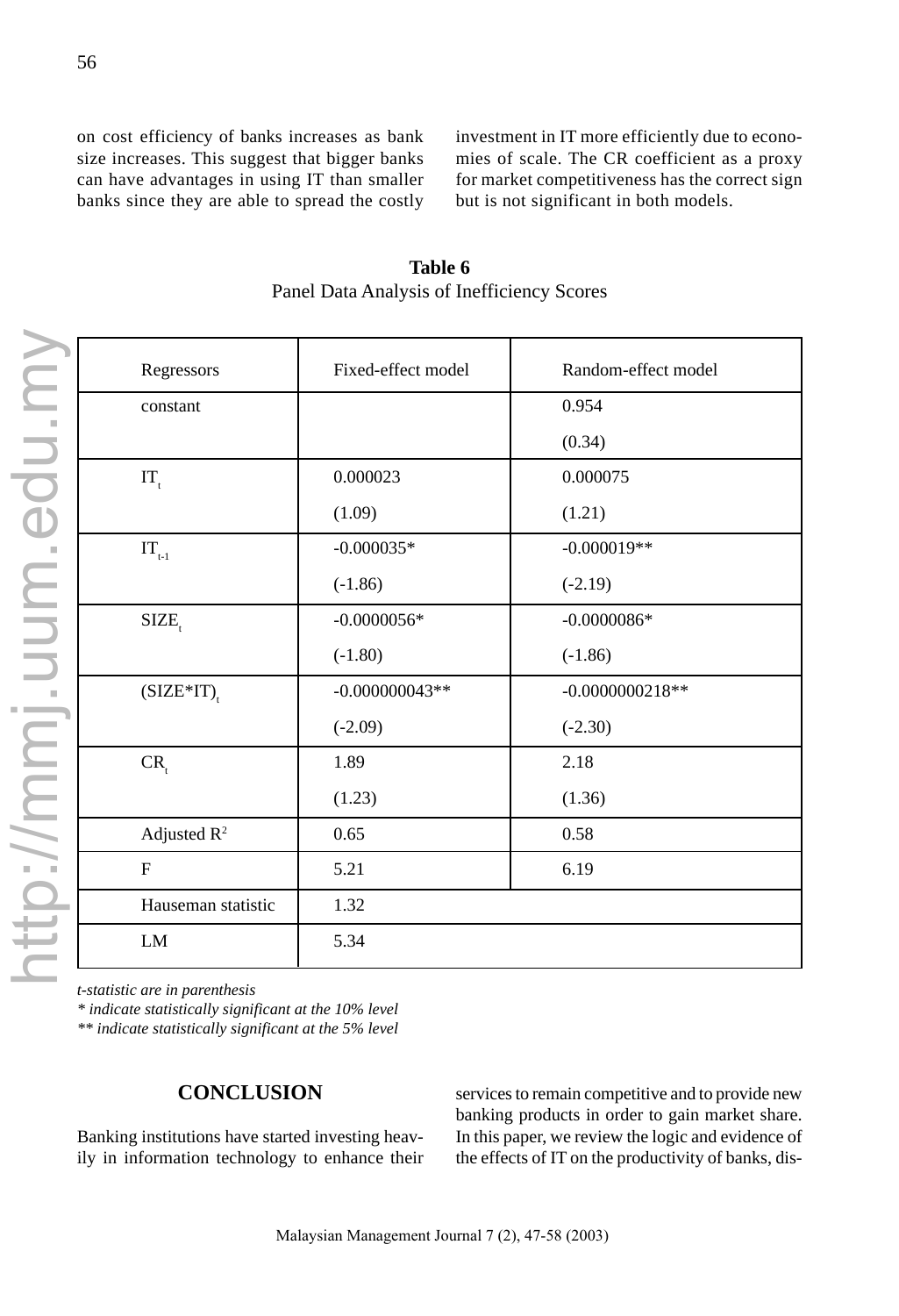cusses the development of IT in the Malaysian banking industry, and finally empirically tests the relationship of IT and cost efficiency of banks using a sample of Malaysian banks. Our findings suggest that there is evidence that IT has a positive impact on efficiency of banks. This effect tends to increase with the size of the bank. This finding provides another argument in support for bank mergers that are currently undertaken in the banking industry. The increase in bank size not only has some direct positive effect on bank cost efficiency but can also take advantage of the unavoidable proliferation of IT in banking services due to the increasing consumers demand for more efficient and user-friendly customer services, thus increasing its competitiveness to survive in the new economy and increasing globalization of the industry. However, increasing investment in IT capital itself is not sufficient unless supported by increase investment in IT labor since workers who lack IT skills will impede the diffusion of IT. This is particularly true in the case of Malaysian banking industry where skilled and competent IT personnel are relatively scarce compare to the increasing demand by the industry as stated in the Bank Negara Malaysia Report.

#### **REFERENCES**

Bank Negara Malaysia. (1995). *Annual Report*

- Berndt, E. R., & Malone, T. W. (1995). Information technology and the productivity paradox: getting the questions right. *Economics of Innovation and New Technology*, *3*, 177-182
- Brynjolfsson, E., & Hitt, L. (1996). Paradox lost? Firm level evidence on the returns to information systems spending, *Management Science*, *42* (4), April, 541-558.
- Cortada, W. J. (1998). *Rise of the knowledge worker*. Butterworth-Heinemann: Boston.
- David, P. A. (1989). Computer and dynamo: the modern productivity paradox in a not-

too-distant mirror. *Center for Economic Policy Research*, Stanford: California.

- Government of Malaysia, (1996). *Seventh Malaysia Plan 1996-2000*. Prime Minister Department: Kuala Lumpur.
	- (1999). *Mid Term Review of the Seventh Malaysia Plan 1996-2000*. Prime Minister Department: Kuala Lumpur.
- Greene, W. H. (2000). *Econometric analysis 4th Edition*. Prentice Hall: New Jersey.
- Guru, B. K., Vaithilingam, S., Ismail, N., & Prasad, R. (2000). Electronic banking in Malaysia: A note on evolution of services and consumer reactions. *Journal of Internet Banking and Commerce*, *5* (1), June.
- Harris, S. E., & Katz J. L. (1989). Predicting organizational performance using Information Technology managerial control ratios. in *Proceedings of the Twenty-Second Hawaiian International Conference on System Science*. Honolulu: Hawaii.
- Karim, M. Z. A. (2001). Comparative bank efficiency across select ASEAN countries. *ASEAN Economic Bulletin*, *18* (3), 289- 304.
- Lichtenberg, F. (1995). The output contributions of computer equipment and personnel: A firm level analysis. *Economics of Innovation and New Technology*, *3*(4), 201-217.
- Loveman, G. W. (1988). *An assessment of the Productivity impact on Information Technologies,* MIT Management in the 1990s working paper #88-054, July.
- Mid-Term Review For The Seventh Economic Plan, 1996-2000.
- Morrison, C. J., & Berndt, E. R. (1990). *Assessing the productivity of information*